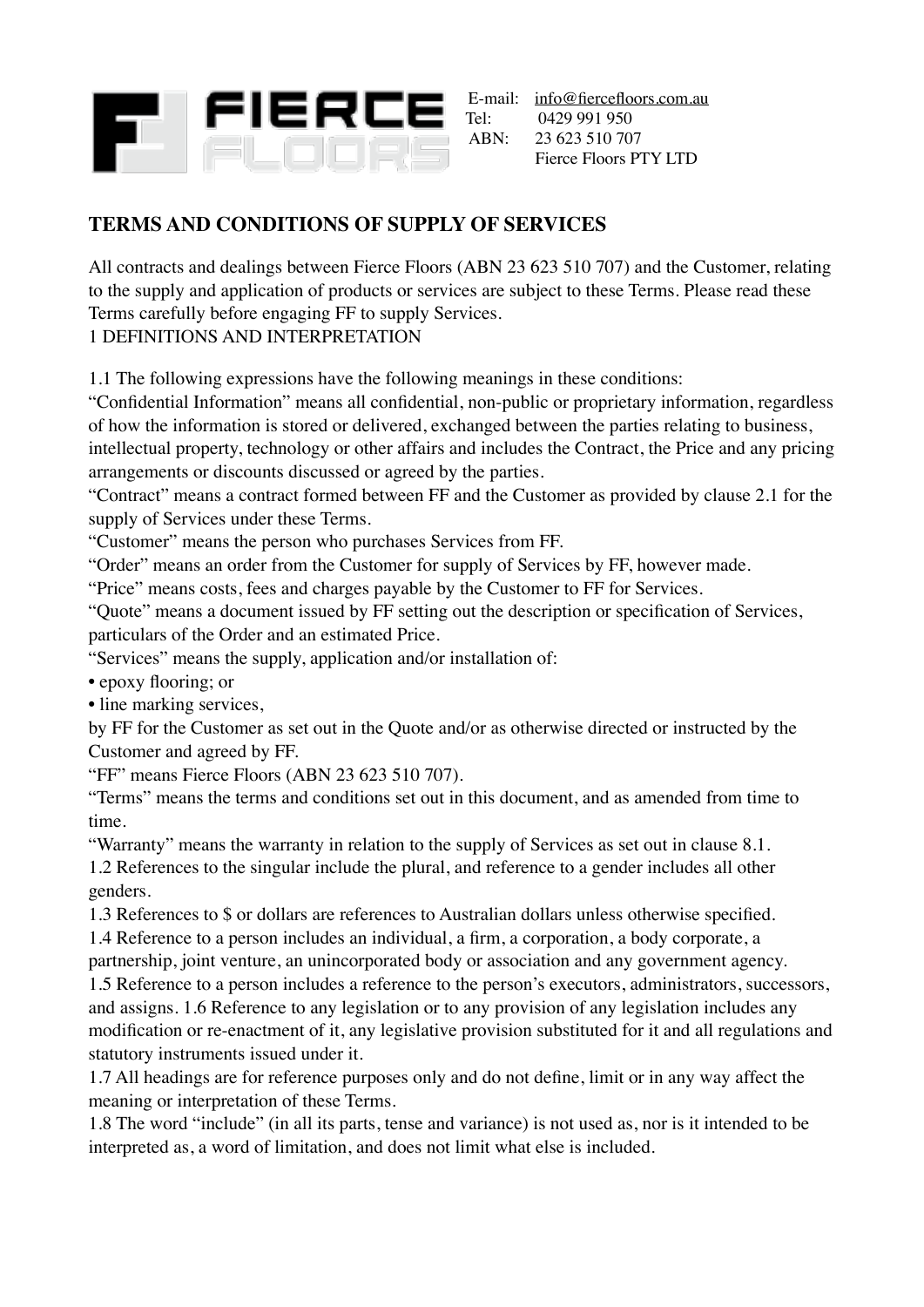

E-mail: <u>[info@fiercefloors.com.au](mailto:infor@fiercefloors.com.au)</u><br>Tel: 0429 991 950 0429 991 950 ABN: 23 623 510 707 Fierce Floors PTY LTD

1.9 If a period of time dates from a given day or the day of an act or event, it is to be calculated exclusive of that day.

1.10 Any indemnity given by a party:

(a) is not the exclusive remedy of the party holding the benefit of the indemnity, which party may at its option, in addition or in the alternative, pursue remedies at common law, in equity or under statute;

(b) is a continuing indemnity;

(c) will not be affected by any matter unless the party benefiting from the indemnity agrees in writing; and

(d) includes legal costs and disbursements on a full indemnity basis.

# 2 APPLICATION OF THESE TERMS

2.1 These Terms represent a "master Contract" and apply to all Orders and supply of Services by the Customer. Each Order and any supply of Services to the Customer by FF are made under and subject to these Terms.

2.2 A Contract will be on these Terms to the exclusion of all other terms and conditions (including all correspondence and discussions between the parties and any terms or conditions, except when the Customer requests a variation of Services and FF accepts such requests and performs the Services in accordance with the variation).

2.3 FF may revise these Terms at any time by giving notice to the Customer and the revised Terms will be immediately effective for all Orders submitted and all Contracts made after such notice has been given to the Customer. For the avoidance of doubt, the revised Terms will not apply to then existing Orders but only to new Orders made by the Customer to FF.

2.4 If clause 2.3 applies, then the Customer shall be entitled to terminate its relationship with FF subject to the survival provisions and compliance with all provisions under these Terms, including in relation to payment for the Services in progress or supplied and Orders accepted by FF, and is not obliged to submit any new Orders to FF.

#### 3 ORDERS

3.1 Upon receipt of an Order, FF will issue a Quote to the Customer. The Quote given by FF is valid for a period of 30 days from the date of its issuance and will expire after that period. A new Quote may be required once the original Quote expires.

3.2 If the Customer accepts the Quote, it should notify FF of such acceptance within 30 days of the date of the Quote. Acceptance of the Quote by the Customer will be deemed to be an offer by the Customer to FF to purchase Services from FF under these Terms.

3.3 By accepting the Quote, the Customer acknowledges that it has read, understood, and agreed to be bound by these Terms.

3.4 FF will be deemed to have accepted an Order from the Customer when FF acknowledges the acceptance of the Quote by the Customer.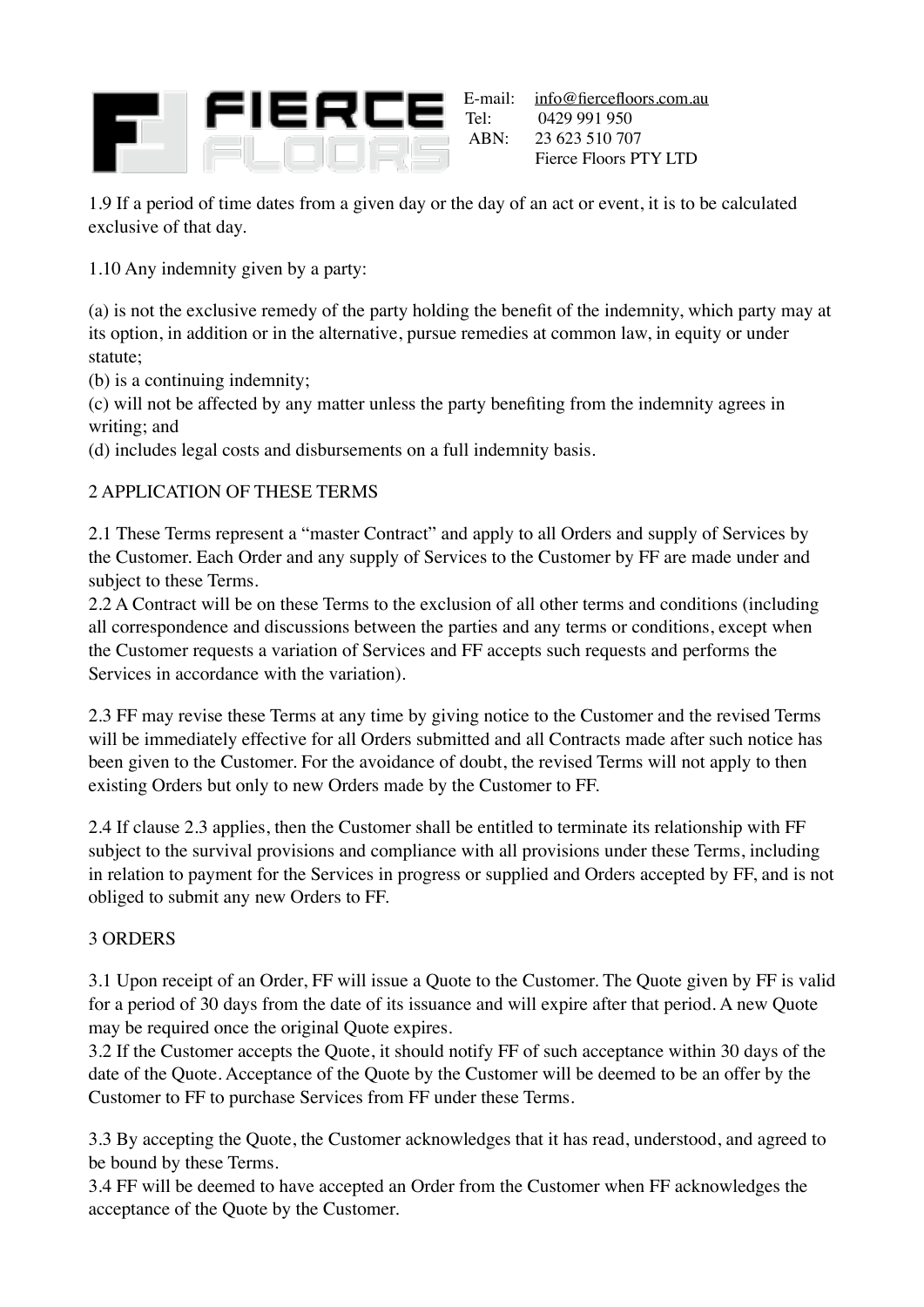

E-mail: <u>[info@fiercefloors.com.au](mailto:infor@fiercefloors.com.au)</u><br>Tel: 0429 991 950 Tel: 0429 991 950<br>ABN: 23 623 510 70 23 623 510 707 Fierce Floors PTY LTD

3.5 Once FF accepts an Order as provided by clause 3.4, a Contract will be formed between the parties on these Terms. A separate Contract is formed in relation to each Order. 3.6 The Quote is subject to clear and uninterrupted access to the site of installation and free from trades over 1 site visit and may include the following information:

- (a) name of the Customer and ABN;
- (b) site address;
- (c) Service and Service particulars;

(d) supply and installation estimated dates (subject to clause 4); (e) estimated Price; and

(f) any other information which FF may deem necessary to include.

3.7 FF may cancel the acceptance of any Order at any time before supply. The Customer may cancel an Order which has been accepted by FF only with FF's prior written consent.

3.8 If the Customer cancels the Order, or FF confirms the acceptance of the cancellation of the Order by the Customer, or FF cancels the Order because the Customer is unable to receive the supply of Services under the Order for any reason, FF may retain the deposit paid by the Customer and may charge the Customer, and the Customer shall pay to FF, any costs and expenses incurred by FF in relation to and in connection with the cancelled Order.

### 4 SUPPLY OF SERVICES

4.1 FF will supply Services in accordance with the Quote accepted by the Customer. 4.2 The Services will be scheduled for installation based on FF's workload at the time. Any installation dates indicated in the Quote or as otherwise advised by FF to the Customer are estimates only. Time shall not be of the essence for performance of the Services. 4.3 FF may provide the Services in stages or parts.

4.4 FF has the right to make changes to the Services if such changes are required by applicable laws, regulations or safety requirements. FF will notify the Customer of any changes to the Services in such event.

4.5 If FF advises the Customer that FF will be unable to supply Services for any reason, then upon receipt of such notice by the Customer, the Contract will be terminated without incurring any liability by FF.

4.6 Services will be provided by FF using reasonable care and skill and subject to the Warranty. 4.7 The Customer is obliged to pay for Services as provided by clauses 5 and 6.

5 PRICE

5.1 The Price payable for the Services is an estimate only and is subject to the provisions in clauses 7.1 and 7.2, the condition of the site of installation, availability of materials, labour and any other conditions beyond FF's control. 5.2 Subject to clause 5.1, the Price shall be:



E-mail: [info@fiercefloors.com.au](mailto:infor@fiercefloors.com.au) Tel: 0429 991 950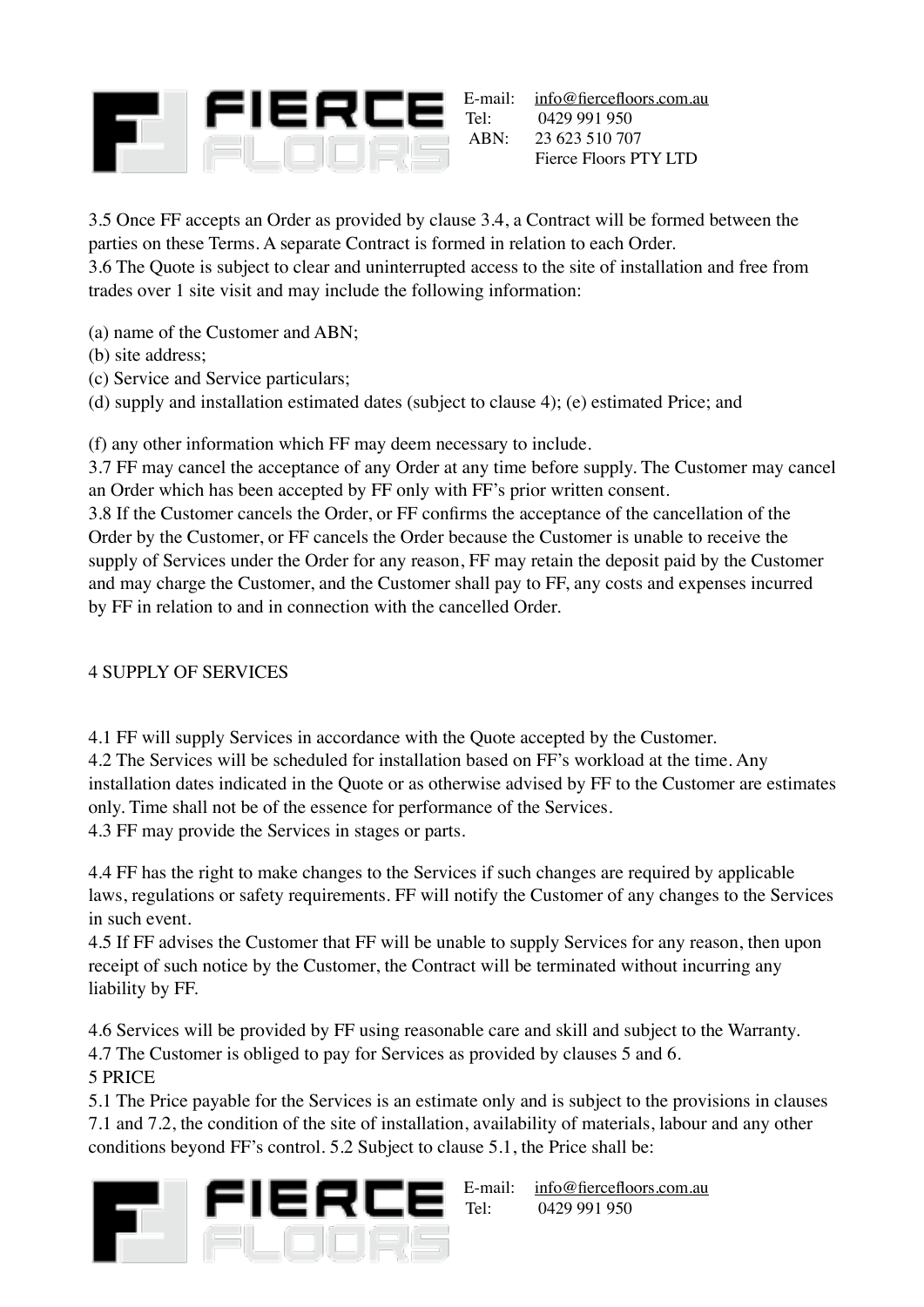(a) as indicated in the Quote; or

(b) as varied by FF based on any variation of or changes to the Services or the Quote.

5.3 The Customer must pay additional charges of \$100.00 plus GST per hour per person for any additional works not provided for in the Quote and out of scope works. Such additional charges will form part of the Price.

5.4 The Customer must pay to FF all monies payable for Services supplied by FF, including the price, any additional costs and charges, GST and any other taxes, and any interest accrued on overdue amounts.

5.5 FF will charge the Price for the Services to the Customer as indicated by clauses 5.2 and 5.3. 5.6 A deposit of 30% of the estimated Price is payable by the Customer upon acceptance of the Quote.

5.7 All prices are stated exclusive of any applicable duties, charges, levies and taxes, unless stated otherwise.

5.8 GST:

(a) all prices quoted or listed are exclusive of GST unless expressly indicated to the contrary.

(b) where a payment or consideration for the Services is not expressed to include GST, the

Customer must pay, in addition to the payment or consideration expressed and without deduction or set off, an amount in respect of GST applicable to the supply by FF to the Customer.

(c) payment of GST must be made at the same time as payment is due on the invoice for the Services.

(d) FF must issue the Customer with a correctly rendered tax invoice for any amount collected on account of GST.

### 6 PAYMENT

6.1 FF may issue a tax invoice to the Customer for the Price of the Services supplied upon completion of the Services. FF may issue tax invoices to the Customer for parts or stages of the Services on completion of any parts or stages of the Services.

6.2 The Customer shall pay FF's invoices in full by the date stated on an invoice or if no such date is stated, within fourteen (14) days of the date of each invoice issued by FF.

6.3 FF reserves the right to require full or partial payment in respect of Services in advance of supply of the Services.

6.4 All payments shall be made by an electronic funds transfer (EFT), or as otherwise agreed by the parties in writing, stating the invoice number and the Customer's name.

6.5 All invoices are payable in Australian dollars unless a different currency is stated on the invoice. 6.6 Payment must be made by the Customer to FF in full, without set-off or deduction of any kind.

6.7 FF may set off or deduct any money which FF may owe to the Customer against/from any money which the Customer owes to FF. FF may do this at any time, whether or not the Customer is in default and without giving any notice.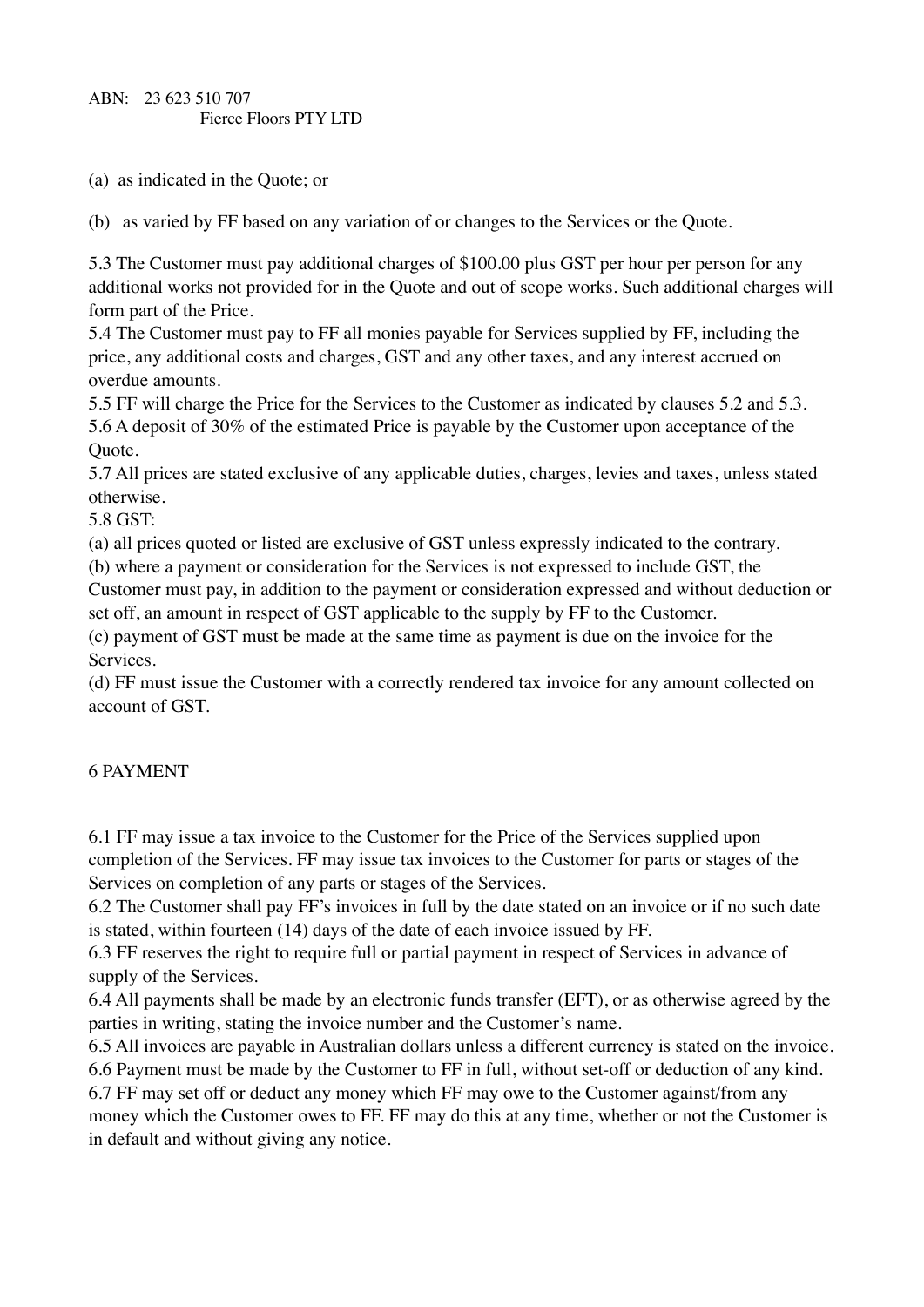

E-mail: [info@fiercefloors.com.au](mailto:infor@fiercefloors.com.au)<br>Tel: 0429 991 950 0429 991 950 ABN: 23 623 510 707 Fierce Floors PTY LTD

6.8 FF may withhold or cancel supply of Services for non-payment of any amounts due and payable to FF by the Customer or for a breach of these Terms by the Customer.

6.9 All payments payable to FF under the Contract shall become due immediately upon termination of the Contract despite any other provision.

6.10 If the Customer fails to pay an amount on the due date, all amounts then owing to FF immediately and automatically will become due and payable.

6.11 Interest accrues and is payable by the Customer on any outstanding amounts and monies owing by the Customer to FF. Interest accrues from the date when monies become due and is payable at the annual rate which is 5% above the Reserve Bank of Australia's Cash Rate. Interest payable under this provision shall accrue daily and be capitalised monthly.

# 7 CUSTOMER'S OBLIGATIONS

7.1 The Customer shall:

(a) provide free and uninterrupted access to the site for FF to bring all necessary equipment and supply Services. All areas are to be clean, clear and free from other trades prior to commencement of Services on the site. Additional charges will apply at \$100.00 + GST per hour per person or as advised by FF if cleaning of the surface areas is required;

(b) remove all items, including any stock, equipment, machinery, furniture and plants. Additional charges will apply at  $$100.00 + GST$  per hour per person or as advised by FF if items need to be removed;

(c) provide access to power outlets 214v 15amp / 415v and to a three phase if required. Please note that that if the site is unpowered, extra charges will apply for the use of a generator per day;

(d) isolate the fire extinguisher and all sensors for the period of the preparation stage;

(e) provide waste bins for any rubbish left from the supply of the Services;

(f) provide clear and unobstructed access to adequate water, electrical services and adequate lighting as may be required;

(g) ensure that the substrate surface is free of obstructions and in a condition ready to receive the application of the Services. Additional charges will apply at \$100.00 + GST per hour per person or as advised by FF if the surface must be cleared or treated;

7.2 The Customer warrants and acknowledges that:

(a) all information provided by it to FF in relation to the Order is true, complete and accurate in all material respects and will remain so throughout the duration of any Contract;

(b) it has obtained and will maintain all necessary licences, permits and consents which may be required before the provision of Services;

(c) it will co-operate with FF in all matters reasonably required for supply of Services;

(d) following the supply of Services, it will regularly maintain and clean the epoxy flooring installed or lines marked by FF.

7.3 If the supply of Services or any other obligations by FF under the Contract is prevented or delayed by any act, omission, failure, breach or default by the Customer (Default):

(a) FF may suspend the supply of the Services until such time that the Customer remedies such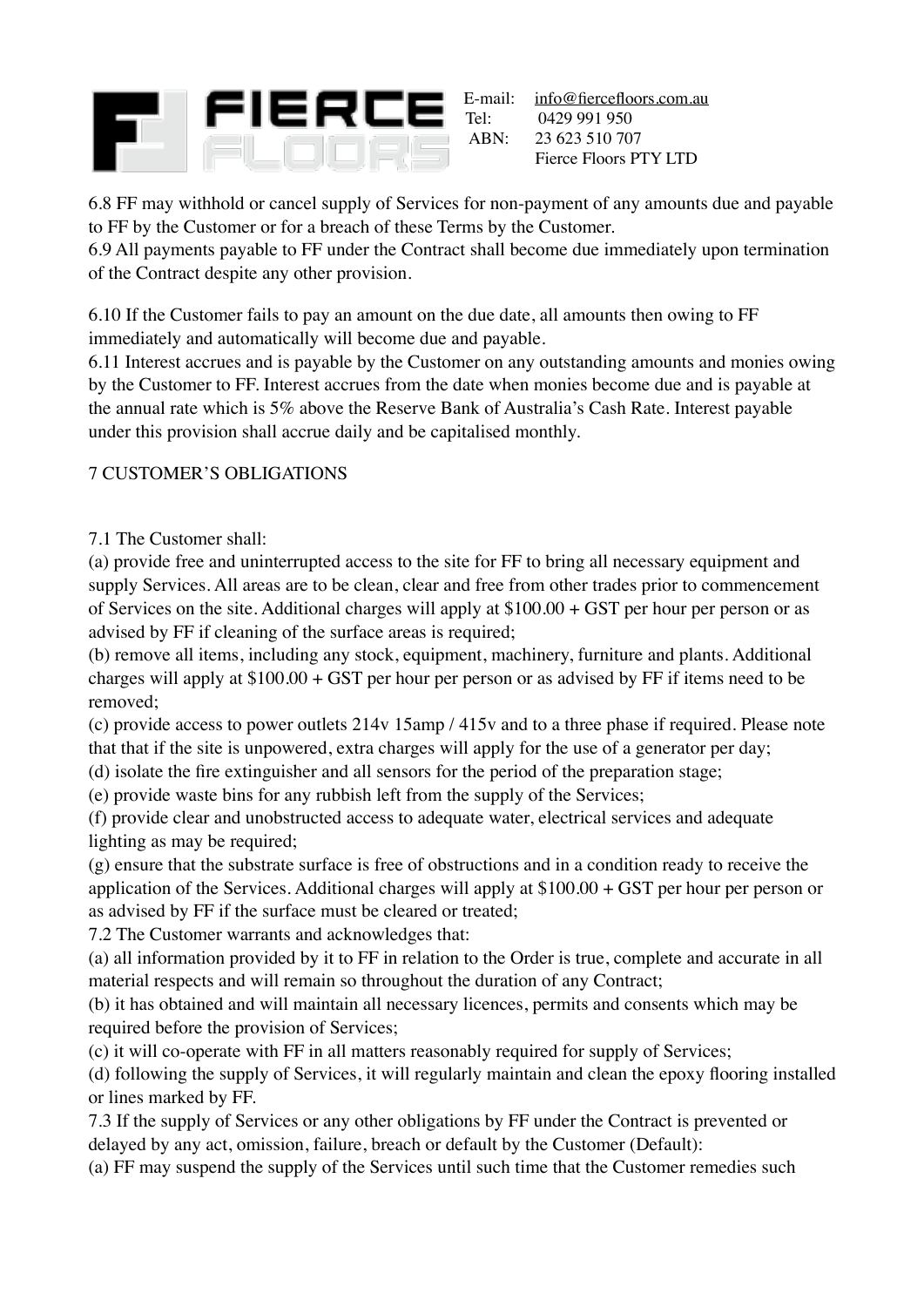

Default;

(b) FF may terminate this Contract in accordance with clause 14;

(c) FF will not be liable for any costs or losses arising in relation to or in connection with FF's delay, suspension or termination of the Services; and

(d) the Customer shall reimburse FF on written demand for any costs, expenses and losses arising directly or indirectly from the Default.

### 8 WARRANTY AND COMPLAINTS

8.1 Subject to clause 10, the Supplier provides the following warranty in relation to the supply of Services:

(a) the Services will be performed in accordance with the manufacturers' specifications and application procedures;

(b) in case of Services which constitute the installation of epoxy flooring, a 12 (twelve) month warranty is provided on workmanship and a five (5) year warranty is provided on the epoxy material, from the date of installation; and (c) in case of Services which constitute line marking, a three (3) month warranty is provided on workmanship and a 12 (twelve) month warranty is provided on the line marking material, from the date of installation, but such Warranty does not apply and excludes:

(d) minor imperfections in the finished surface, such as roller marks, reflective cracking, minor undulation or trowel marks;

(e) ordinary wear and tear;

(f) mechanical damage;

(g) fading of colour.

(g.1) colour bleeding caused by rust, knots or moisture;

(h) cracking and slab separation caused by factors outside FF's control, including when cracks in pavers or any surface after completion are the result of movement of existing slab sections, in the foundation or structural defects;

(i) if FF did not undertake the preparation stage (including pressure cleaning and diamond grinding as part of line marking Services);

(j) when FF did not supply the materials, labor and/or did not perform rectification works;

(k) damage cause by rising dampness;

(l) any surface that may absorb moisture and result in wood rot, termite damage, or delaminating due to the deterioration of underlayment;

(m) if the Customer uses the site and the floor earlier than specified by FF, including driving on the floor;

(n) if the substrate is waterproof;

(o) any damage, blistering, peeling, or any such condition caused by, initiated by, or relating to concrete osmotic pressure, or silicates extruding from or out of concrete;

(p) damage caused whole or in part from fire, cooking oil, flood, acts of God, negligence, acts or omissions of other workers or contractors;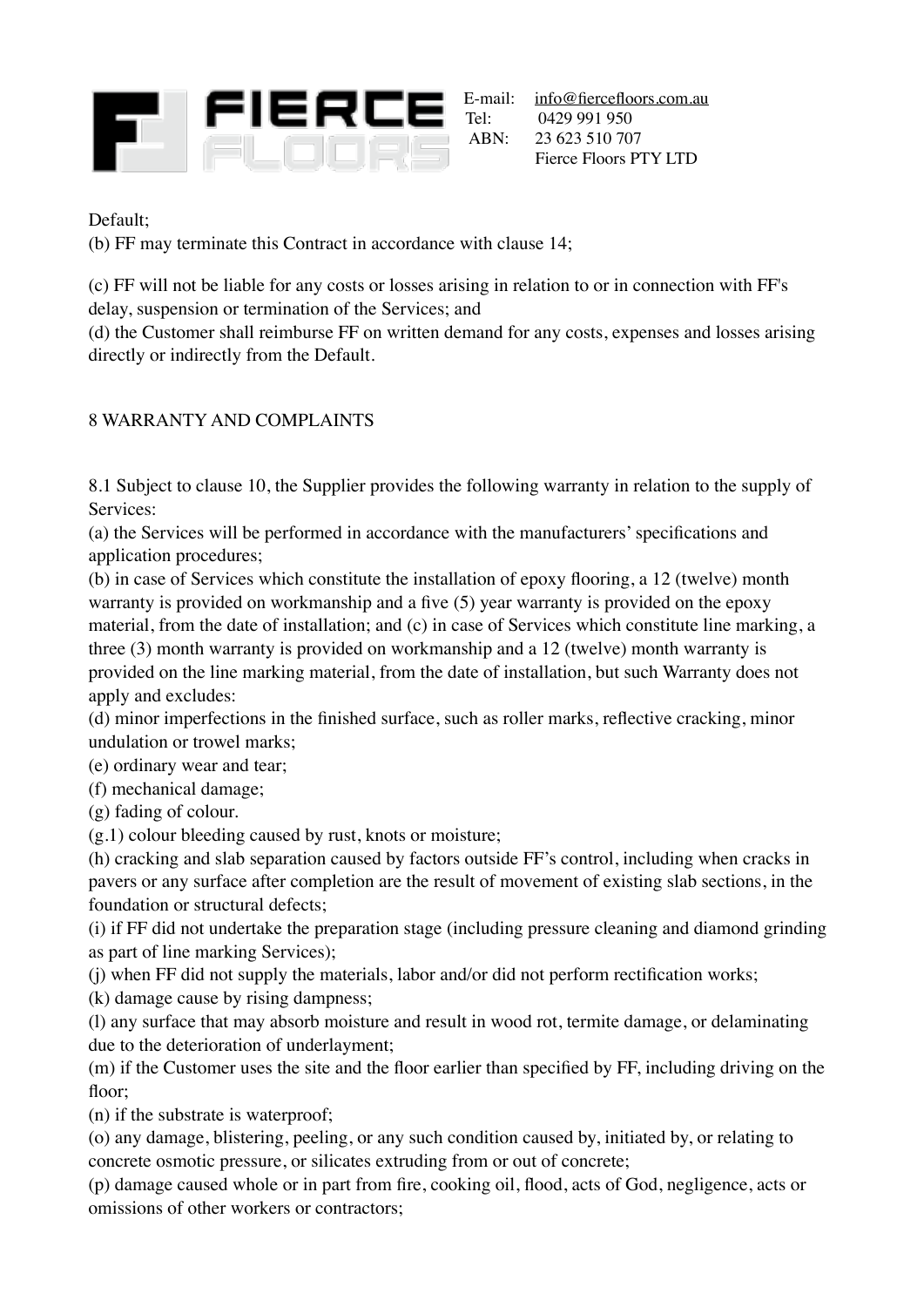

E-mail: <u>[info@fiercefloors.com.au](mailto:infor@fiercefloors.com.au)</u><br>Tel: 0429 991 950 0429 991 950 ABN: 23 623 510 707 Fierce Floors PTY LTD

(q) if the Customer fails to adhere to regular maintenance and cleaning of the surface;

(r) any damage and defect (whole or part thereof) arising from any failure to the resurfacing system caused by: hydrostatic pressure, settling, movement, cracking, lifting, excessive or rising moisture, or failure of the foundation, corrosion, excessive wear and tear, tyre marks or oil, plant stains, application or construction of concrete or any other causes outside the FF's control.

(s) if the customer fails to have paid the full invoice amount on completion of a job

8.2 The defects covered by the warranty set out in clause 8.1 will be rectified in accordance with the rectification procedure set out in clauses 8.3- 8.5.

8.3 The Customer shall notify FF no later than within 7 (seven) days of any issue, defects, malfunctioning, failure, deterioration in the characteristics and/or performance of the Services and epoxy flooring of which the Customer becomes aware (Complaint).

8.4 FF will assess the Customer's Compliant and will advise the Customer of its determination of whether the Complaint is subject to the Warranty. FF may to inspect the site or request such details from the Customer as required in order to assess the Compliant and the Customer shall assist FF with such enquiries and provide such access to the site as required by FF in order to access the Complaint.

8.5 If FF determines that the Complaint falls within the Warranty, FF will rectify the defects covered by the Warranty. Unless otherwise specified, rectification works will be specific to the areas needing rectification, or as determined by FF. FF will use colours as specified on original Quote. If a custom match of the colour is required by the Customer, the Customer may be required to pay additional charges for such match of the colour.

8.6 If the condition of the surface for installation of Services is not suitable and FF has advised the Customer of such condition, and the Customer requires the Services to be performed on a surface that is not suitable, advisable or conducive to the application of products or carrying out of Services, despite the advice of the Supplier to the contrary:

(a) then the Warranty does not apply; and

(b) the Customer waives all warranties in relation to the Services and indemnifies FF from any claim, loss, damages, injury to person or property arising from FF performing the Services to the fullest extent at law.

### 9 INDEMNITY

9.1 The Customer indemnifies FF, its employees, officers, agents and contractors against any and all cost, expense, damage, judgment, liability or loss (including consequential loss, loss of profit and loss of expected profit) incurred directly or indirectly as a result of or in connection with any claim, demand or cause of action asserted or brought by a third party in relation to or arising from any negligent act or omission, unlawful conduct or other misconduct by the Customer, its officers, employees, agents and contractors relating to these Terms, any Contract and the Services.

### 10 LIMITATION OF LIABILITY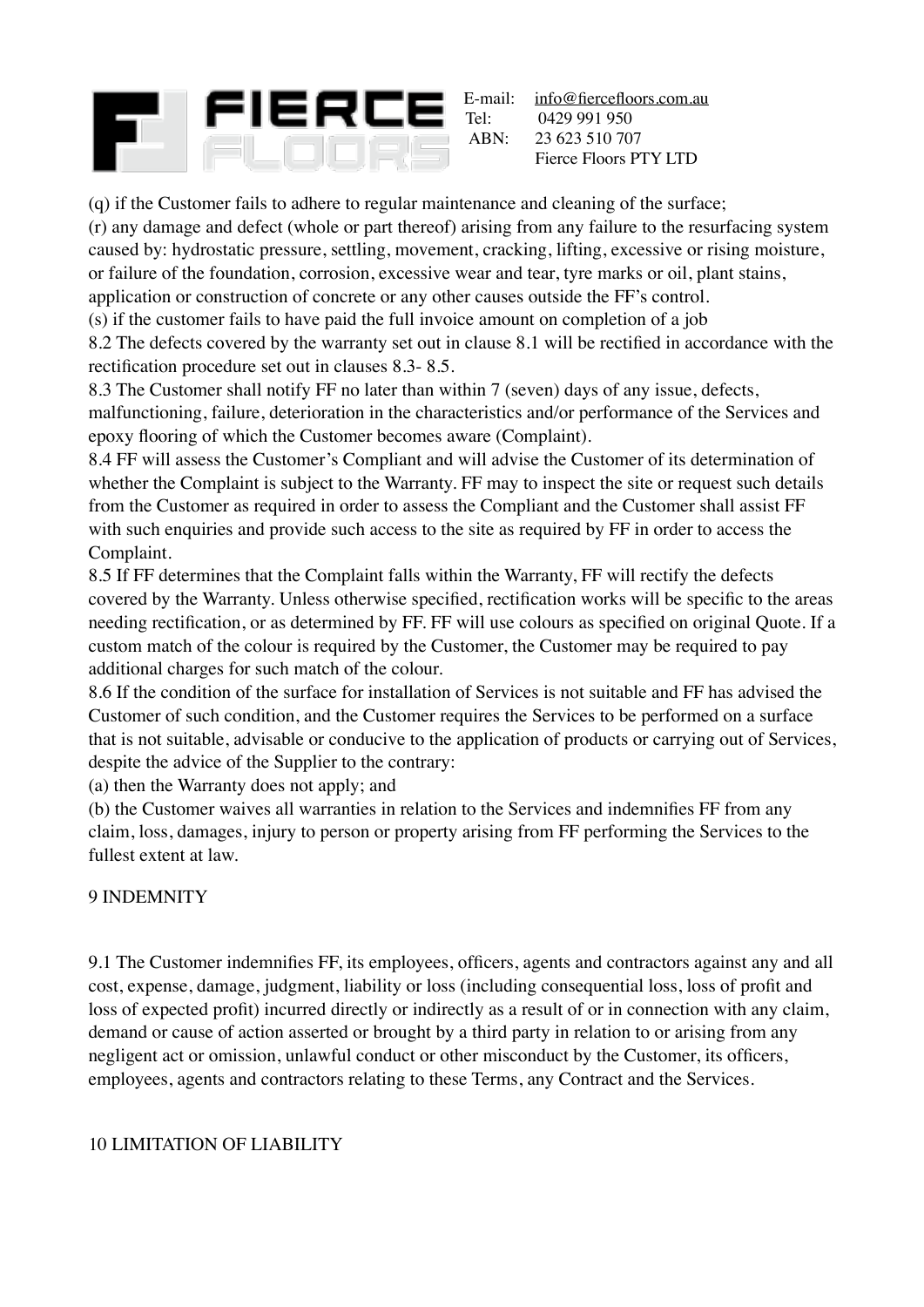10.1 Nothing in this Contract shall be interpreted as an attempt to modify, limit or exclude terms or warranties which are imposed by statute (including but not limited to the Competition and



E-mail: [info@fiercefloors.com.au](mailto:infor@fiercefloors.com.au) Tel: 0429 991 950<br>ABN: 23 623 510 70 23 623 510 707 Fierce Floors PTY LTD

Consumer Act 2010 (Cth)) and which cannot be modified, limited or excluded.

10.2 Other than as specifically set out in these Terms, and to the extent permissible by law, all representations and warranties implied by statute or law are excluded.

10.3 To the extent permitted by law, the liability of FF for breach of these Terms, Contract,

Warranty, for negligence or other tort and for breach of statutory duty, implied term or warranty about the Services supplied, at the option of FF, to:

(a) in the case of the Services which constitute goods:

- (i) the replacement of the goods;
- (ii) the supply of equivalent goods;
- (iii) the repair of the goods;
- (iv) the payment of the cost of replacing the goods;
- (v) the payment of the cost of acquiring equivalent goods; or
- (vi) the payment of the cost of having the goods repaired.
- (b) in the case of the Services which constitute services:
- (i) the supplying of the services again; or
- (ii) the payment of the cost of having the services supplied again.
- 10.4 To the extent permissible by law, FF shall have no liability to the Customer for:
- (a) loss of profit or anticipated profit;
- (b) loss of revenue;
- (c) loss of savings on overheads;

(d) loss arising from any breach of contract committed by the Customer, including but not limited to any contract for the re-supply of Products by the Customer to a third party;

(e) loss of goodwill;

(f) loss arising from business interruption;

(g) loss arising from or in connection with any contamination or pollution; and

(h) exemplary damages.

10.5 The limitations and exclusions in clause 10 also apply to loss incurred in respect of personal injury and loss arising from wilful acts and omissions.

### 11 INTELLECTUAL PROPERTY

11.1 Nothing in these Terms conveys to the Customer any rights in any intellectual property of FF. The Customer's rights rest in contract only.

11.2 FF gives consent to the Customer to use photos of the Services supplied and FF details on social media and for referrals. The Customer shall remove such photos and details from social media if directed by FF.

11.3 The Customer must not, during or after the term of the Contract: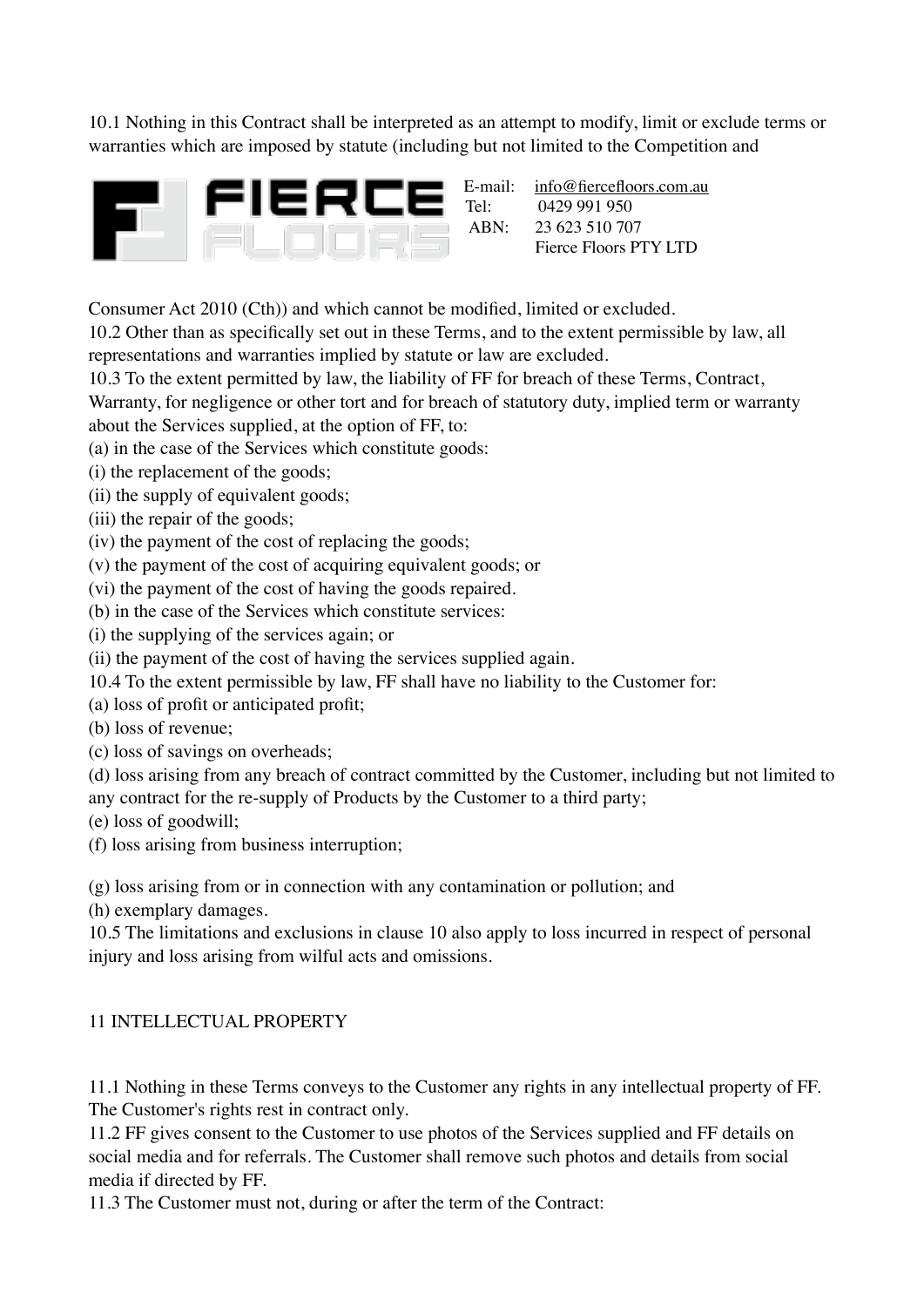(a) offer or sell any product or services using the intellectual property which is owned by FF; or (b) use any trade mark or other intellectual property of FF without FF's express priori consent.



0429 991 950 ABN: 23 623 510 707 Fierce Floors PTY LTD

#### 12 FORCE MAJEURE

12.1 The parties shall be excused for delays in performance or failure of performance (except payment of amounts due) to the extent arising from causes beyond such party's reasonable control, including without limitation, strikes, wars, fires, acts of terror or acts of God, such as floods and earthquakes. In the event of any such event or condition, the party whose performance is excused shall notify the other party as soon as practicable and shall make diligent efforts to perform its obligations at its earliest opportunity.

#### 13 CONFIDENTIALITY

13.1 The Customer must not disclose confidential information of FF (including but not limited to any technical, commercial, economic and other information and data concerning FF's business, including without limitation the Price, Quote, formulas, product specifications, services, plans, programs,

processes, products, costs, operations and customers) to a third party (including making any statements or public announcements) without the prior written consent of FF, except if the disclosure is:

(a) legally compelled by a court or other authority of competent jurisdiction;

(b) made to a legal adviser, patent attorney or other professional adviser to whom a copy of these Terms is supplied;

(c) made with the prior written consent of FF, which may grant or withhold its consent in its absolute discretion.

#### 14 CANCELLATION OR TERMINATION

14.1 If the Customer cancels or defers the commencement of the Services, FF will be entitled to: (a) charge the Customer costs and expenses incurred by FF as a result of such cancellation or deferral, including costs of procured materials, plant, labour and consequential loss; (b) retain all of or part of the deposit by the Customer without any liability of repaying such deposit

to the Customer;

(c) terminate the Contract; and

(d) claim such unless approved in writing by the Supplier.

14.2 FF may, at its option, by notice in writing to the Customer, terminate a Contract with immediate effect if:

(a) the Customer commits a breach of any other material clause in these Terms;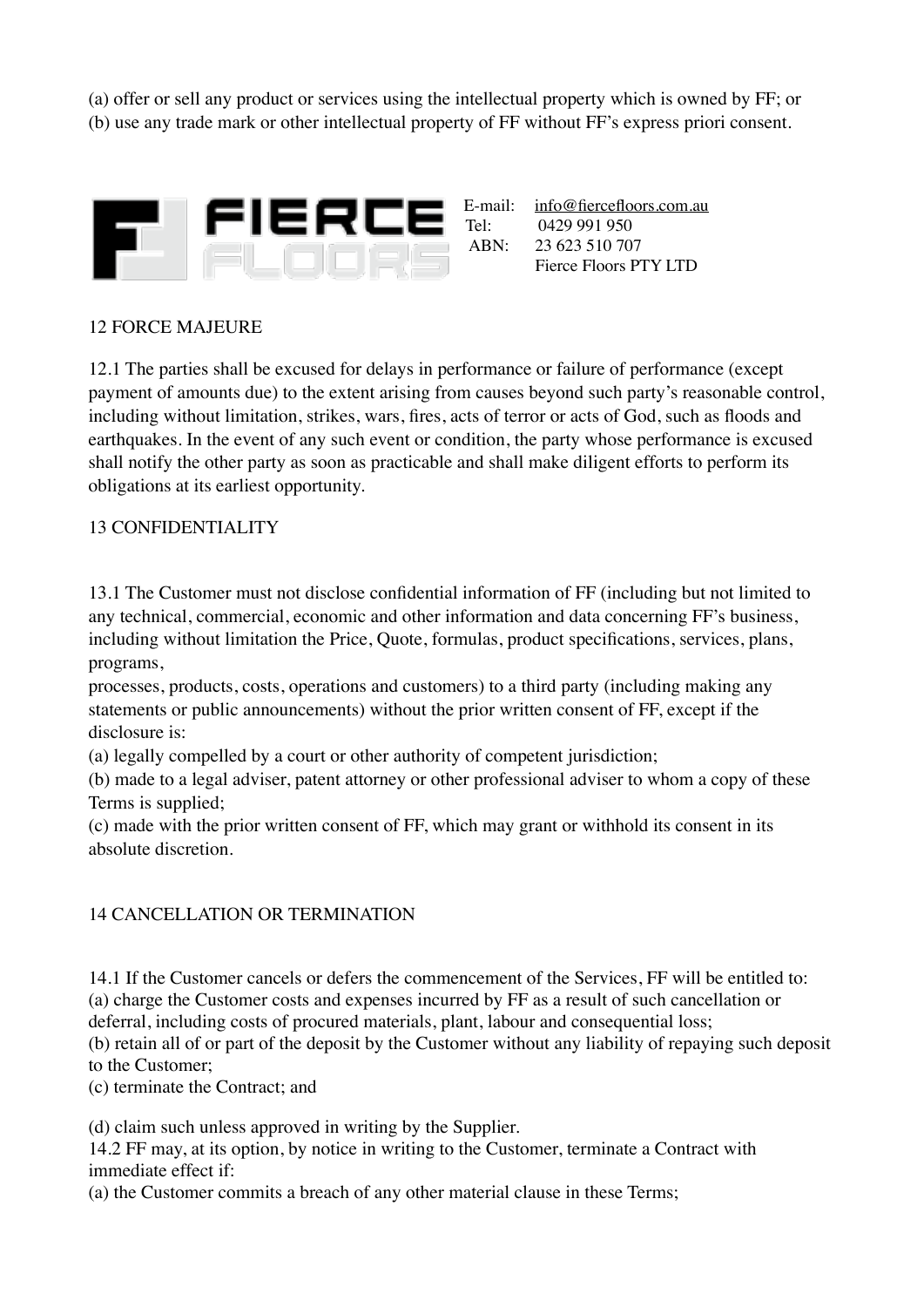(b) the Customer commits a breach of any other term or warranty which is not rectified to the reasonable satisfaction of FF within fourteen (14) days of the date of a notice by FF specifying the breach;

(c) the Customer sells or intends to sell its business or company;



(d) the Customer ceases or intends to cease carrying on or operating its business, or carries on its business at a loss, or ceases to pay its debts as they fall due;

(e) the Customer fails to make any payment due to FF when it falls due and such default continues for a period of fourteen (14) days; and

(f) the Customer becomes subject to or is threatened with an insolvency event.

14.3 The Customer may, at its option, by notice in writing to FF, immediately terminate a Contract if:

(a) FF becomes subject to or is threatened with an insolvency event;

(b) FF fails to supply Services to the Customer.

14.4 Upon expiry or termination of the Contract by either party for any reason, and notwithstanding any delay or previous waiver of the right to exercise such option, FF may demand the immediate payment to it in a lump sum by the Customer of:

(a) any remaining balance of the Price which has not been paid;

(b) all monies owing or which might become owing by the Customer to FF in respect of the

Services provided to the Customer; and

(c) any interest incurred and applicable as provided by clause 6.11.

14.5 The exercise of rights under clause 14.1 is in the absolute discretion of FF and shall not affect or prejudice the rights of FF to exercise other rights and remedies available to it under these Terms, statute or common law.

15 GENERAL

15.1 The relationship between the parties is not one of exclusivity.

15.2 The Customer must comply and keep compliant with any laws and regulations relating to the use and supply of Services and performance of the Contract.

15.3 The Customer must not assign or novate the Contract without the prior written consent of FF, which it may give or withhold in its absolute discretion.

15.4 A party will not be deemed to have waived any right or remedy or the performance by the Customer of any obligation under the Contract unless it has expressly done so in writing signed by a director or secretary.

15.5 Every phrase, sentence, paragraph and clause in these Terms is severable the one from the other despite the manner in which they may be linked together or grouped grammatically and if any phrase,

sentence, paragraph or clause is found to be defective or unenforceable for any reason whatsoever the remaining phrases, sentences, paragraphs or clauses as the case may be, are of full force and